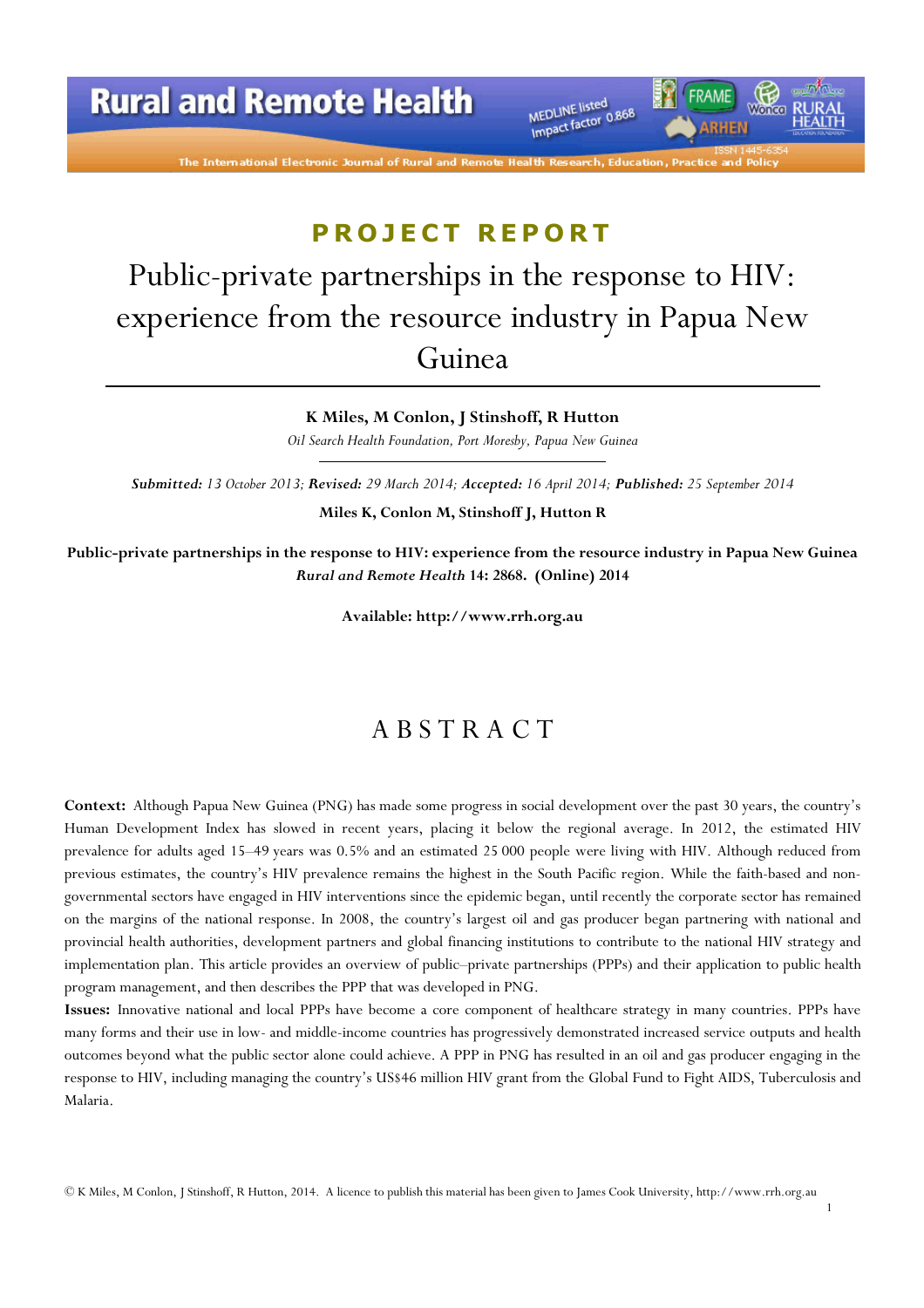The International Electronic Journal of Rural and Remote Health Research, Education Practice and Policy

Lessons learned: Given the increasing expectations of the international community in relation to corporate responsibility and sustainability, the role of the corporate sector in countries like PNG is critical. Combining philanthropic investment with business strategy, expertise and organisational resource can contribute to enhancing health system structures and capacity.

Key words: developing countries, healthcare financing, HIV, Papua New Guinea, public health administration, public–private sector partnerships.

# Context

Two decades have passed since the World Health Assembly called on WHO to mobilise and encourage the support of all partners in health development, including non-governmental organisations and institutions in the private sector, in the implementation of national strategies for health for  $all<sup>1</sup>$ . Subsequent interaction with the commercial sector broadened and deepened, this relationship became a central feature of the global health landscape, and as a result a new direction of policy for WHO emerged<sup>2</sup>. However, until 2000, there was little information in the public domain concerning how individual partnerships should work and very little consideration of the many implications in the development of what have since been characterised as public– private partnerships (PPPs)<sup>3</sup>.

Public–private partnerships were initially discussed in terms of 'global' PPPs, collaborative relationships that 'transcended national boundaries and brought together at least two parties, a corporation (or industry association) and an intergovernmental organisation, in order to achieve a healthcreating goal on the basis of a mutually agreed and explicitly defined division of labour'<sup>4</sup> .

Since then, a proliferation of PPPs have reconfigured the international landscape in a range of forms and approaches, the term 'public–private partnership' being interpreted and applied in a number of ways. This article describes a multifaceted PPP between a major oil and gas producer, the National Department of Health and associated development partners in Papua New Guinea (PNG). It begins by discussing the emergence and range of public-health-related PPPs and then focuses on the PPP experience in PNG.

#### Issues

#### Public-private partnerships in the public health domain

Emerging in varying forms, PPPs have frequently been recognised as partnerships between public and private health sector entities. These partnerships have also been referred to as 'public–private mixes', defined as strategies that link healthcare entities within the private and public sectors to national programs<sup>5</sup>.

Although comparisons between health outcomes in private and public sector services in low- and middle-income countries are limited<sup>6</sup>, evidence for the effectiveness of combining the efforts of private- and public-sector programs, particularly in the tuberculosis (TB) and malaria sectors, is increasing.

In India, where more cases of TB occur than in any other country in the world, it has been recognised that collaboration between public TB programs and private healthcare providers is an important strategy to ensure equitable access to quality TB diagnosis, treatment and  $care<sup>7-</sup>$ <sup>10</sup>. Similarly, public–private mix interventions in the areas of TB testing and treatment have been demonstrated in Nepal<sup>11</sup>, Myanmar<sup>12</sup>, Kenya<sup>13</sup>, Nigeria<sup>14</sup> and Pakistan<sup>15</sup>, where the involvement of private providers, under the public program umbrella, has substantially increased TB case notification and treatment success rates.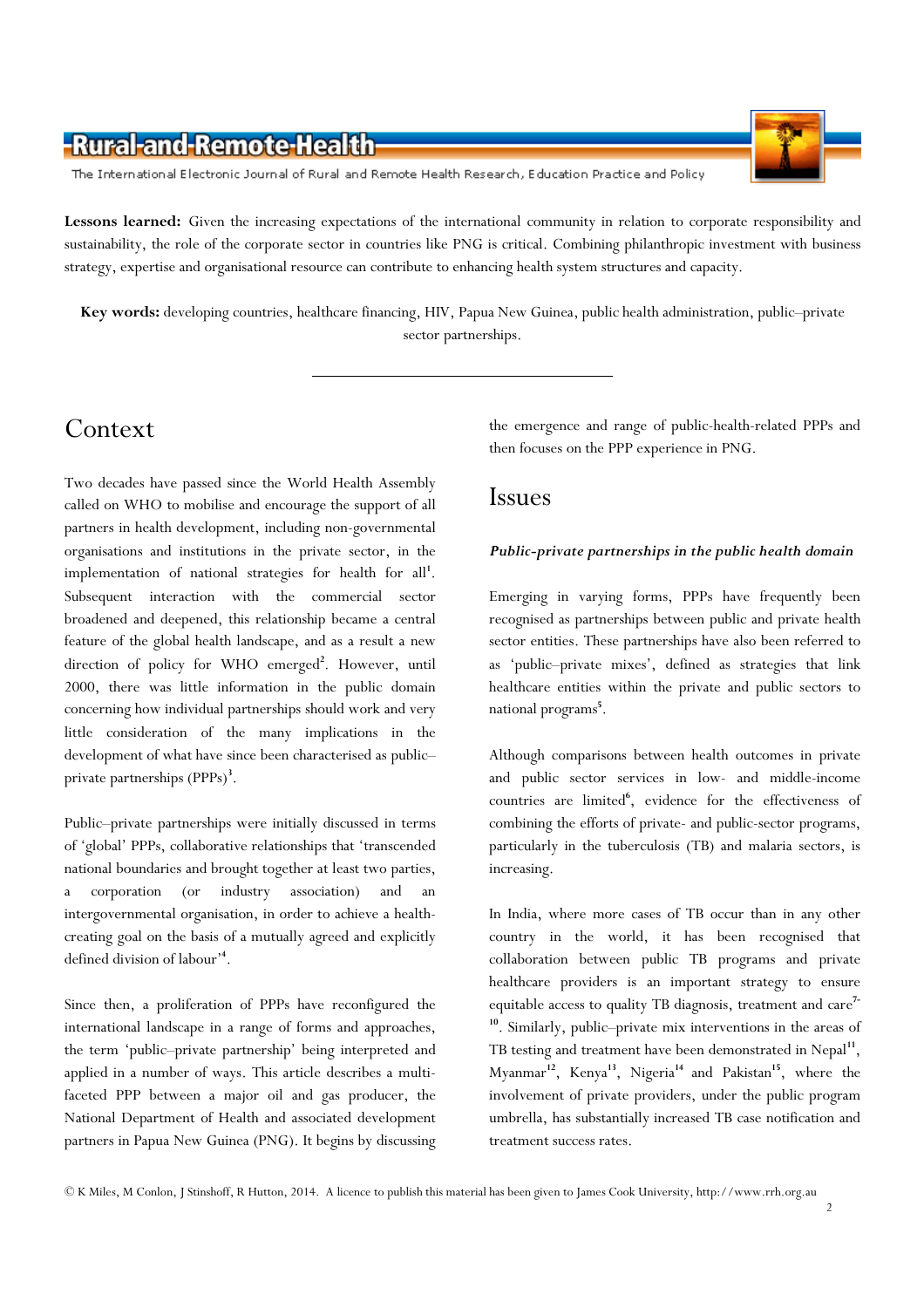

The International Electronic Journal of Rural and Remote Health Research, Education Practice and Policy

Other PPPs in the TB field have been described relative to sole public provision: public–private workplace (PWP) and public–private non-government (PNP) partnerships<sup>16</sup>. In South Africa, a PWP was formed between provincial TB programs and mining companies, where the employer's occupational health services received free TB treatment drugs or were reimbursed per TB patient treated. In India, a PNP between provincial TB programs and non-governmental organisations (NGOs) provided community-based treatment in which NGOs were paid a monthly sum per patient to manage community-based TB programs<sup>17</sup>.

Malaria programs have also seen a rise in the development of PPPs, particularly in relation to subsidised insecticide-treated net (ITN) distribution. As early as 2002, the global Roll Back Malaria program advocated building sustainable systems that guaranteed access to ITNs for the most vulnerable, while 'exploiting the entrepreneurial spirit and efficiency of the private sector'<sup>18</sup>. Over the ensuing years, this concept continued to be embedded in WHO's strategic framework for coordinated national scale-up of ITNs<sup>19</sup>.

Determining malaria PPP studies followed, the evidence largely originating through Tanzania's national ITN scheme. A cost-sharing scheme, which combined largely private sector distribution with limited but targeted public subsidies, achieved sustained coverage of 75% mosquito bednet use across all age groups in a large rural population in southern Tanzania<sup>20</sup>. Through a nationwide discount voucher scheme, pregnant women accessed vouchers at antenatal clinics in public health facilities. These could be redeemed for a mosquito net of choice at a shop in the catchment area of the health facility<sup>21,22</sup>. A further study evaluated the effect of three different ITN distribution processes: free, subsidised and commercially purchased ITNs<sup>23</sup>. All three delivery strategies enabled poor rural communities to achieve net coverage high enough to yield both personal and community protection for the entire population. Each process reached its relevant target group and the free availability of nets only temporarily suppressed the net market, illustrating that in this setting these delivery strategies are complementary rather than mutually exclusive approaches. Despite major

challenges, PPP ITN programs have been seen as a bold step to address the public health needs of vulnerable groups<sup>24</sup>.

In contrast to TB and malaria, for HIV there is a paucity of evidence related to PPPs, specifically for public–private mix approaches. This may be related to concerns over the quality and affordability of HIV treatment and care by private practitioners<sup>25,26</sup> or that the role of the private sector in providing HIV-related services has been largely overlooked<sup>27</sup>.

Although the engagement of private healthcare providers appears nominal in the response to HIV in low- and middleincome countries, there has been a movement in the development of PPPs that focus on health system strengthening. These PPPs have emerged in areas where private partners combine philanthropic investment with business strategy, expertise and resources and where investment guarantees a surplus for the public partner in terms of enhanced health system structures or capacities<sup>28</sup>.

A key example is the experience of Botswana, which responded to its HIV crisis through the development of a PPP between the Government of Botswana, Merck & Co., Inc. (and its company foundation) and the Bill & Melinda Gates Foundation. An analysis of the complex PPP relationship that emerged in response to the country's 38.5% adult prevalence of HIV infection concluded with five lessons about how partners can build more effective collaborative relationships, including (i) understanding the key values that motivate partners; (ii) making a firm commitment to building relationships at the technical and operational levels relevant to the partnership; (iii) viewing collaboration as a learning process rather than an organisational structure; (iv) building a portfolio of diverse activities; (v) expecting stress in partnerships<sup>29</sup>.

The United States' President's Emergency Plan for AIDS Relief (PEPFAR) is another key example in which a private contribution took the form of not only financial outlay, but also of commercial expertise. Established in 2003, PEPFAR is widely recognised as one of the most ambitious and successful bilateral programs ever implemented to address a single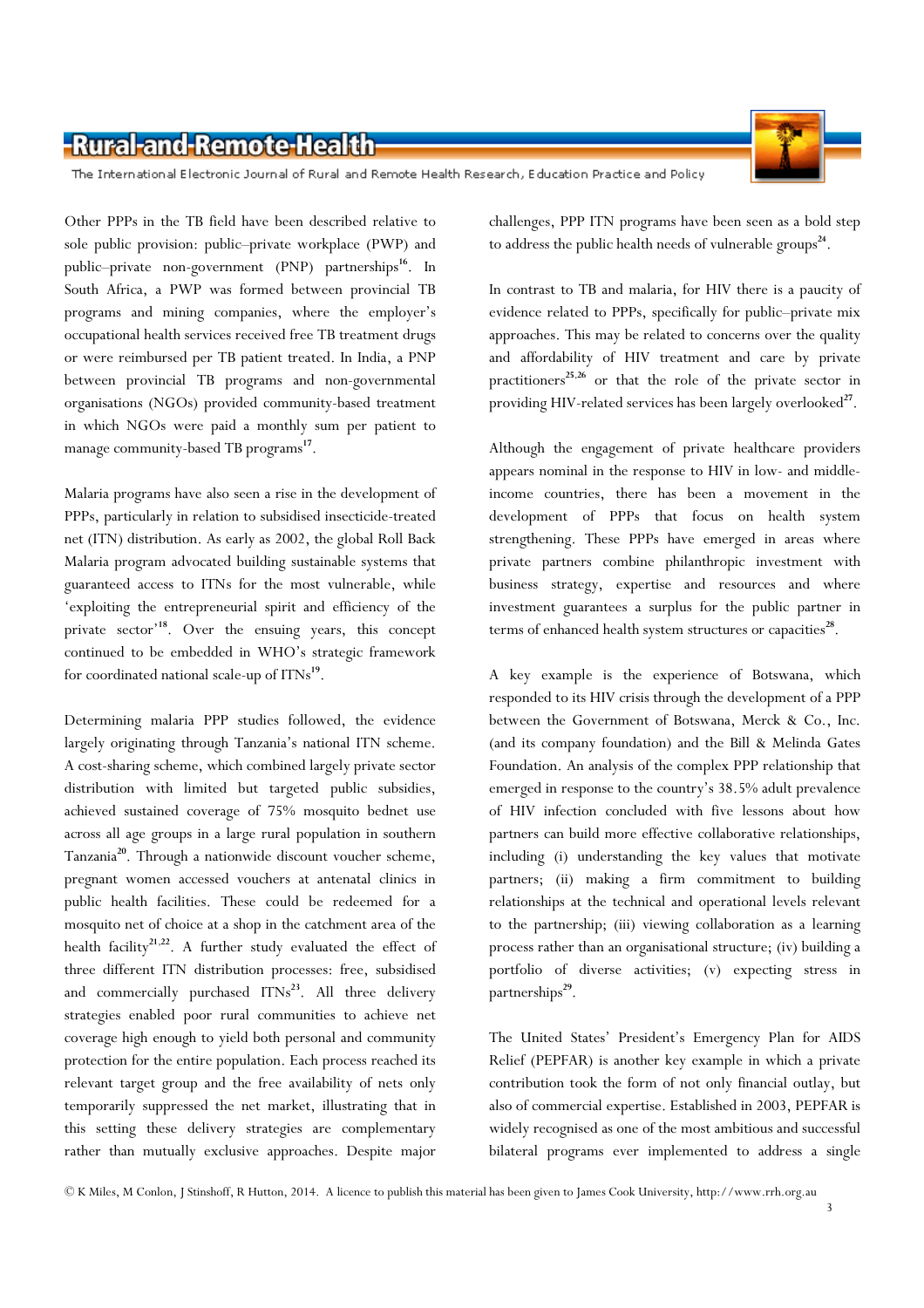The International Electronic Journal of Rural and Remote Health Research, Education Practice and Policy

disease<sup>30</sup>. PEPFAR has been recognised for its role in paediatric HIV management<sup>31</sup>. Part of the program's success is attributed to the participation of the commercial sector. PEPFAR has improved country-level supply chain systems by taking advantage of commercial industry's best practices in logistics. PEPFAR also developed a working partnership with a medical technology company to assist with improving laboratory systems.

HIV-related PPPs that involve corporate philanthropy have also been established as short-term operations. In Kenya, a large-scale HIV testing intervention was integrated with a multi-disease prevention package of long-lasting insecticide bed nets, condoms and water purifiers<sup>32</sup>. The PPP consisted of a corporate partner who provided a grant to implement the program in conjunction with the Ministry of Public Health and Sanitation and an international, non-profit humanitarian organisation. In addition, the corporate partner manufactured and donated the long-lasting ITNs and water filters used in the campaign. The intervention lasted 7 days, during which 47 173 individuals received a HIV test.

#### Development of a private–public partnership in Papua New Guinea

With around 800 indigenous languages, limited infrastructure and access difficulties created by the diverse terrain, PNG is widely regarded as a challenging environment for the delivery of health services. Close to 90% of the country's population lives in rural areas and access to the widely scattered rural communities is often difficult, slow and expensive. Only 3% of the roads are paved and many villages can only be reached on foot<sup>33</sup>. Although PNG has made some progress in social development over the past 30 years, the country's Human Development Index has slowed in recent years, placing it below the regional average and ranking it at 156 out of 187 countries with comparable data. Under-five mortality is 61 per 1000 live births, life expectancy is 63.1 years and the adult literacy rate is  $60.6\%$ <sup>34</sup>.

In 2003, the country was declared as having a generalised HIV epidemic. In 2007, the prevalence was reported as

1.5%, sparking an urgent response to action. A revised estimate of 0.9% was reported for 2009 and the 2012 estimate indicated a national prevalence of 0.5% in those aged 15–49 years<sup>35</sup>. A comprehensive National HIV Strategy and Implementation Plan for 2011–2015 clearly defines the national response. Development partners from international, regional and national organisations, particularly those from the faith-based sector, have engaged in the response with gusto. Until recently, the broader private/corporate sector community has operated on the margins of this response.

Oil Search is PNG's largest oil and gas producer and operates all of PNG's producing oil and gas fields. In 2013 it had a net profit after tax of US\$205.7 million, an operating cash flow of US\$366.8 million and a market capitalisation of approximately US\$11 billion<sup>36</sup>. Oil Search has operated in PNG since 1929, so it is very familiar with the development challenges faced by the country.

Twenty years ago, Oil Search invested in the development of its own internally run healthcare service, a unique position in the resource industry, where most companies outsource this operational commitment. In addition to providing occupational health services to the workforce, the company became progressively involved in the delivery of primary health care for the community. This response was prompted by local need in remote areas underserved by poor infrastructure and minimal provision of services. In the mid-2000s, a dedicated Oil Search public health team was established, initially to tackle malaria, then HIV and more recently maternal and child health. In 2007, the company ventured into its first formal PPP. With funding from the Asian Development Bank, matched by the company's own financial contribution, agreements were made with national and provincial health authorities and local services to scale up HIV and sexually transmitted infection (STI) testing, treatment and support.

In 2011, Oil Search created the Oil Search Health Foundation, established as a trust with its own constitution and registration as a company incorporated under the laws of the Independent State of PNG. It was then awarded tax

4

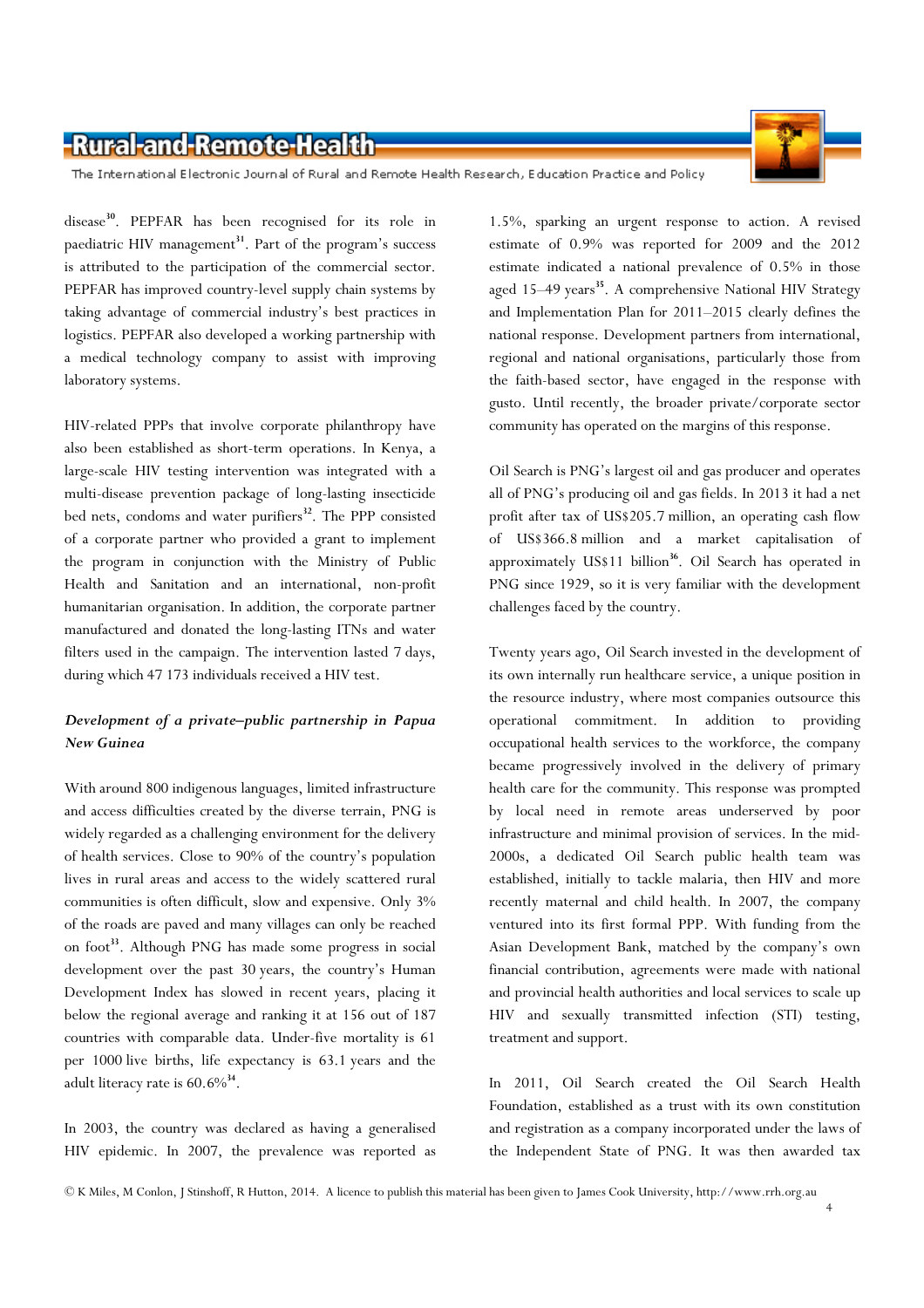

The International Electronic Journal of Rural and Remote Health Research, Education Practice and Policy

exemption as a charitable association by the PNG Internal Revenue Commission. By establishing the trust and quarantining finances from the parent company Oil Search, donations to the foundation became exempt from income tax and expenditure zero-rated for goods and services tax. Ongoing functional support from Oil Search is recognised through a services agreement and annual service work orders.

Following the success of the initial PPP previously described, in mid-2011 the Oil Search Health Foundation became the principal recipient for the Global Fund to Fight AIDS, Tuberculosis and Malaria, round 10 HIV grant, worth US\$46 million, making it one of a small group of corporate sector entities involved directly in managing Global Fund grants. The foundation also became a subrecipient of the same grant to support the scale-up of HIV testing, treatment and support activities in two further provinces.

The PPP model used by the Oil Search Health Foundation can best be described as one that draws on flexible partnerships with all levels of government, donor, development and civil society organisations to enable the design, implementation and evaluation of sustainable public health interventions for rural and remote communities in need. The foundation's ability to leverage specific sectors of Oil Search's corporate operations, such as finance, human resource and logistical support, allows for the mobilisation of activities with speed and relative efficiency, while engagement with government ensures the foundation's programs are aligned with PNG national health strategy and implementation plans.

In terms of HIV, at national level the foundation contributes technical support for the improvement of training curricula and treatment guidelines. At community level, the foundation deploys field-based teams, each with a project supervisor and team of healthcare staff, trainers and HIV prevention specialists who deliver targeted training and skill reinforcement through participative education programs and an ongoing program of supportive clinical mentorship. With comprehensive key stakeholder engagement, field teams support local services to improve clinical workflow and outputs, supply chain management, medical record

management and laboratory and pharmacy operations. Where opportunities exist, HIV interventions are meaningfully integrated with activities related to sexual and reproductive health.

To date, the foundation's PPP has reported many successes, both in terms of service outputs and clinical outcomes. Community healthcare workers now receive standardised HIV and STI education, with most courses leading to formal certification by the National Department of Health. This is backed with informal onsite clinical mentorship provided by the foundation's HIV specialists who also provide logistical, supply chain, monitoring and evaluation, and general primary care support. To date, the foundation has supported the launch of 66 new HIV testing sites, which have performed more than 41 000 HIV tests (reported at the end of February 2014). Of these tests, 565 (1.4%) people have been confirmed as HIV positive and subsequently managed in accordance with national HIV treatment and support guidelines.

Public–private partnership funding has also enabled the refurbishment of health facilities in order to improve the conditions of health services. The foundation leverages its relationship with Oil Search supply chain and logistical processes to complete health clinic and staff accommodation refurbishments, including the supply of new water tanks, generators and medical equipment, fitting of insect screens, painting and securing premises. The laboratory at one of Oil Search's operational sites has been accredited as a reference centre for HIV confirmatory and CD4 (a type of white blood cell) testing. This service also offers routine lab monitoring for those taking antiretroviral therapy and adds a back-up to the laboratory in the provincial capital.

To generate demand for services and to mitigate the impact of HIV in local communities, community groups are trained across the project sites to deliver HIV awareness and prevention messages through theatre and peer education. Basic HIV awareness education is also provided to church groups, community groups and local female sex workers. Support to increase condom distribution sites has resulted in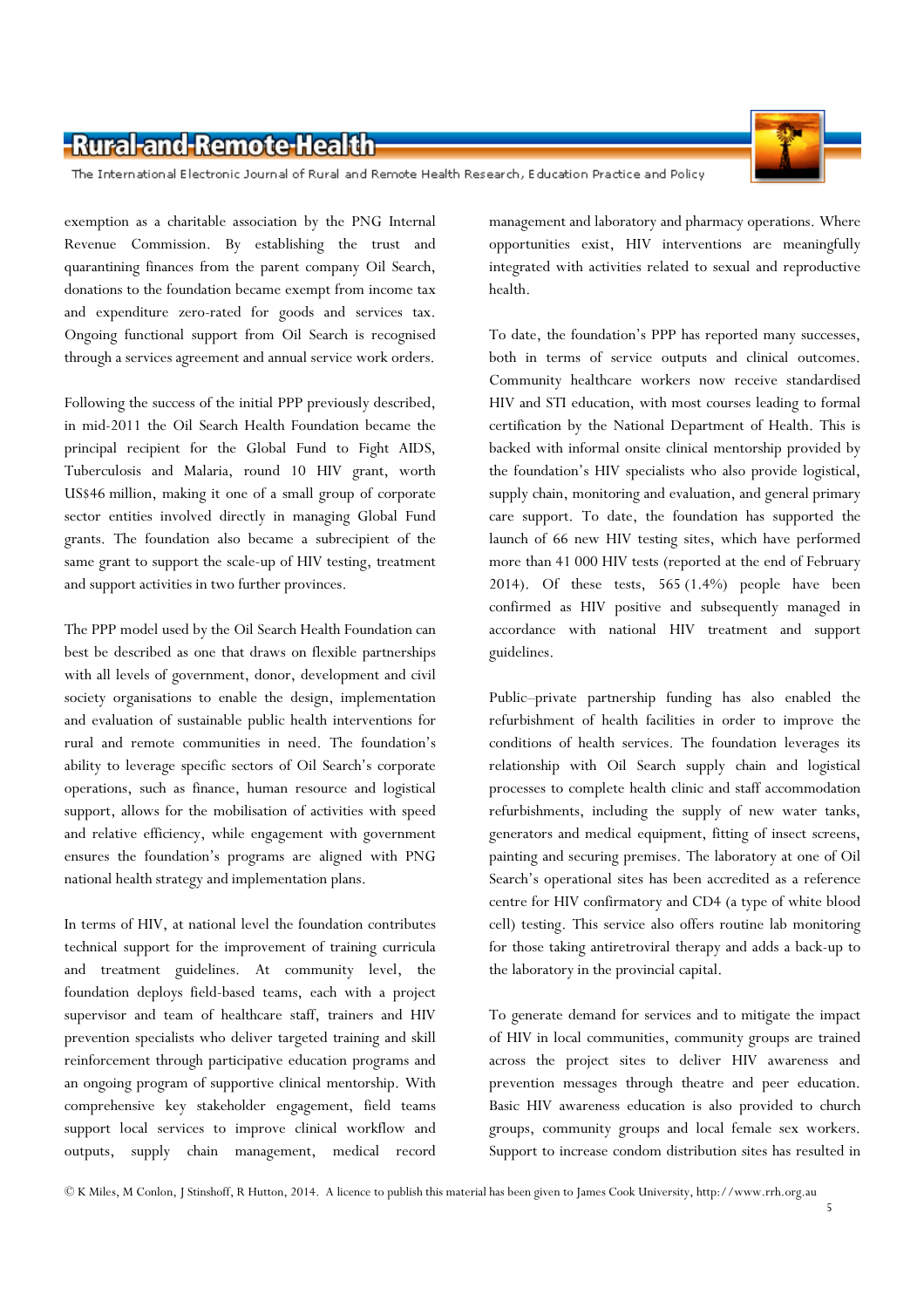The International Electronic Journal of Rural and Remote Health Research, Education Practice and Policy

the distribution of nearly 500 000 condoms in 2013, with demand increasing each year.

The Oil Search Health Foundation HIV field team also contributes to improved networking and relationship strengthening between the National and Provincial Departments of Health, National AIDS Council Secretariat and other development partners.

## Lessons learned

Global health financing and the delivery of assistance for health continues to shift. Multi-sector collaborations through PPPs are emerging to address complex health issues requiring multidisciplinary approaches<sup>37</sup>. Public–private partnerships in global health have rapidly proliferated and are now recognised as an integral component for implementing effective interventions<sup>38</sup>. Governments are seeing the potential for engaging the private sector in improving people's health<sup>39</sup>, and despite some evidence to suggest a 'crowding out' effect has taken place whereby global funding mechanisms are replacing more local private investment<sup>40</sup>, in general, greater amounts of development assistance for health are flowing to NGOs, other private channels, and PPPs than to UN agencies<sup>41</sup>. There is a risk that corporations and business associations use such opportunities to pursue their interests and to foster market liberalisation that might undermine social rights, but the development of the new 'global political space' allows actors like NGOs, advocacy groups and foundations that strengthen social rights to have a greater influence on politics, including putting pressure on large enterprises to assume corporate responsibility<sup>42</sup>.

The PNG experience outlined here indicates the acceptance of PPPs as a way forward for health and social development. Oil Search has demonstrated how a large private sector company from the resource sector can play a significant role in health development.

The success of the Oil Search PPP model is largely reliant on fostering and sustaining strong, meaningful relationships with

government and development partners, and with the general community. Contributing to the local community maintains and enhances the company's social licence to operate, but to achieve community and stakeholder acceptance, communities must remain at the centre of the corporate sustainability vision. In the Oil Search model, this has largely been achieved by a genuine commitment by executive leaders to sustainability and provision of a high degree of freedom to public health specialists, rather than corporate, to shape the foundation's strategy.

In terms of overcoming challenges, the Oil Search model offers a range of lessons that primarily revolve around managing risk and maintaining the balance of power between the state function and the corporate contribution. Stepping outside the company's core business environment can increase the company's financial, reputational, safety and security risk, so alternative strategies that uphold the principles of risk management need to be identified. For instance, when foundation teams were established in the community away from Oil Search operational bases, corporate standards of staff accommodation were difficult to meet so alternative strategies that continued to maintain staff safety were developed. There is also the risk of corporate partners overstepping the line, and or being pressured to do so from local stakeholders, and taking on the responsibility of government. To prevent this, the foundation ensured that roles and responsibilities were established in project areas prior to project commencement through the development of memorandums of understanding with provincial health offices. In terms of managing contractual risk, standard operating procedures were drawn up to ensure subrecipients of funds had clear processes of disbursement and acquittal.

While it is clear that governments have a major role in setting policy, strategy and standards, and monitoring the implementation of services, certain companies, by the nature of their operating environment, can be engaged by governments and development partners to leverage their business systems to support healthcare development, either in their own operating areas or the country as a whole. If a united vision is created along with a shared understanding of

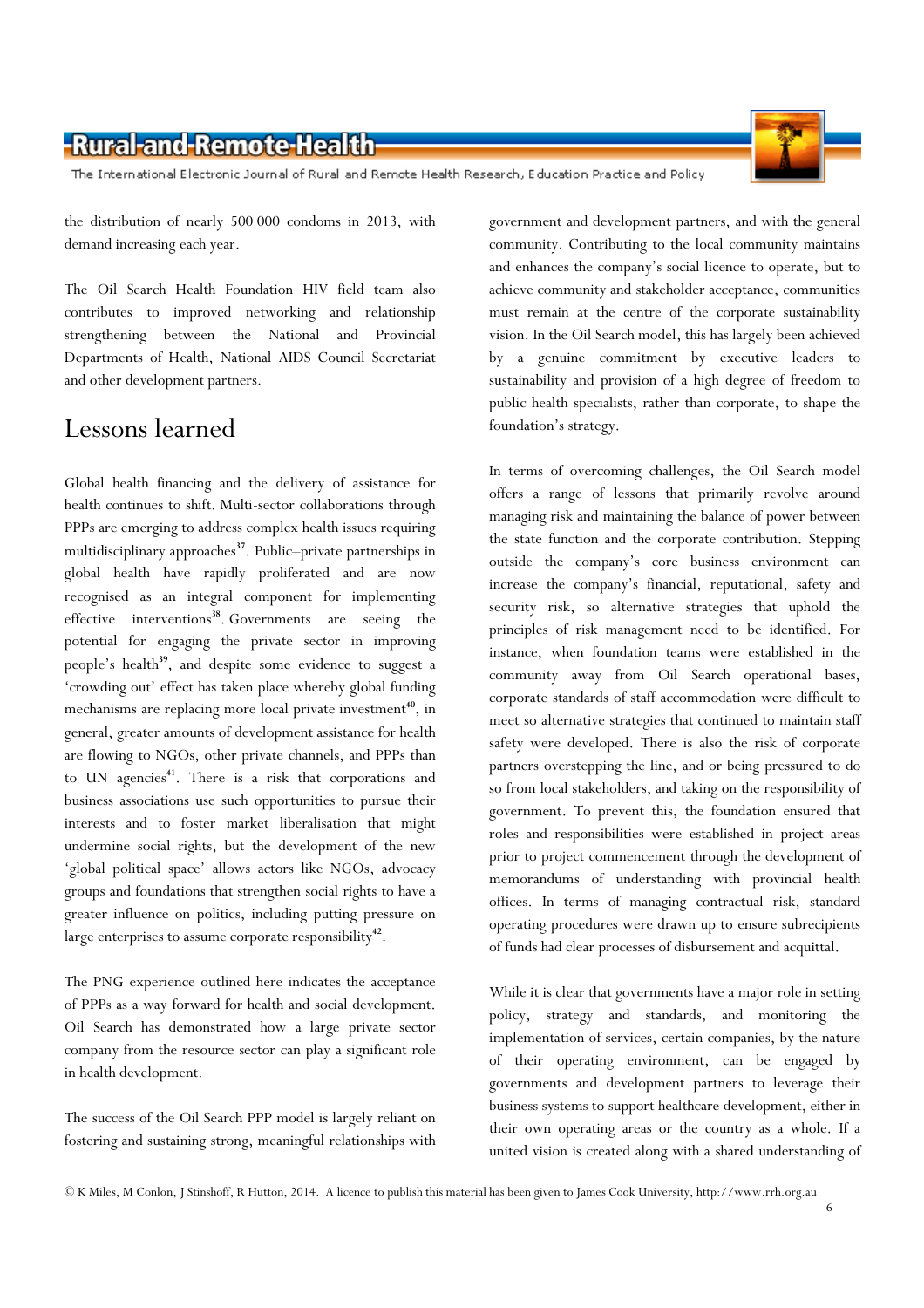The International Electronic Journal of Rural and Remote Health Research, Education Practice and Policy

expectations, roles, responsibilities and risks, PPPs will generate shared value for all stakeholders involved.

#### References

1. WHO. Health development in a changing world – a call for action. Forty-sixth World Health Assembly. World Health Organization, Geneva, 3–14 May 1993 (Resolution WHA46.17). Geneva: World Health Organization, 1993.

2. Buse K and Waxman A. Public-private health partnerships: a strategy for WHO. Bulletin of the World Health Organization 2001; 79: 748-754.

3. Buse K, Walt G. Global public-private partnerships: Part II – what are the health issues for global governance? Bulletin of the World Health Organization 2000; 78: 699-709.

4. Buse K, Walt G. Global public–private health partnerships: Part I – a new development in health? Bulletin of the World Health Organization 2000; 78: 549-561.

5. Dewan P, Lal S, Lonnroth K, Wares F, Uplekar M, Sahu S, et al. Improving tuberculosis control through public-private collaboration in India: literature review. British Medical Journal 2006; 332: 574.

6. Montagu DD, Anglemyer A, Tiwari M, Drasser K, Rutherford GW, Horvath T, et al. Private versus public strategies for health service provision for improving health outcomes in resource-limited settings. San Francisco, CA: Global Health Sciences, 2011.

7. Murthy KJ, Frieden TR, Yazdani A, Hreshikesh P. Public-private partnership in tuberculosis control: experience in Hyderabad, India. International Journal of Tuberculosis and Lung Disease 2001; 5: 354- 359.

8. Rangan SG, Juvekar SK, Rasalpurkar SB, Morankar SN, Joshi AN, Porter JD. Tuberculosis control in rural India: lessons from public-private collaboration. International Journal of Tuberculosis and Lung Disease 2004; 8: 552-559.

9. Arora VK, Lonnroth K, Sarin R. Improved case detection of tuberculosis through a public-private partnership. Indian Journal of Chest Diseases & Allied Sciences 2004; 46: 1-17.

10. Ambe G, Lönnroth K, Dholakia Y, Copreaux J, Zignol M, Borremans N, et al. Every provider counts: effect of a comprehensive public-private mix approach for TB control in a large metropolitan area in India. International Journal of Tuberculosis and Lung Disease 2005; 9: 562-568.

11. Newell JN, Pande SB, Baral SC, Bam DS, Malla P. Control of tuberculosis in an urban setting in Nepal: public-private partnership. Bulletin of the World Health Organization 2004; 82: 92- 98.

12. Maung M, Kluge H, Aye T, Maung W, Noe P, Zaw M, et al. Private GPs contribute to TB control in Myanmar: evaluation of a PPM initiative in Mandalay Division. International Journal of Tuberculosis and Lung Disease 2006; 10: 982-987.

13. Chakaya J, Uplekar M, Mansoer J, Kutwa A, Karanja G, Ombeka V, et al. Public-private mix for control of tuberculosis and TB-HIV in Nairobi, Kenya: outcomes, opportunities and obstacles. International Journal of Tuberculosis and Lung Disease 2008; 12: 1274- 1278.

14. Gidado M, Ejembi CL. Tuberculosis case management and treatment outcome: assessment of the effectiveness of publicprivate mix of tuberculosis programme in Kaduna State, Nigeria. Annals of African Medicine 2009; 8: 25-31.

15. Ahmed J, Ahmed M, Laghari A, Lohana W, Ali S, Fatmi Z. Public private mix model in enhancing tuberculosis case detection in District Thatta, Sindh, Pakistan. Journal of Pakistan Medical Association 2009; 59: 82-86.

16. Sinanovic E, Kumaranayake L. Sharing the burden of TB/HIV? Costs and financing of public-private partnerships for tuberculosis treatment in South Africa. Tropical Medicine & International Health 2006; 11: 1466-1474.

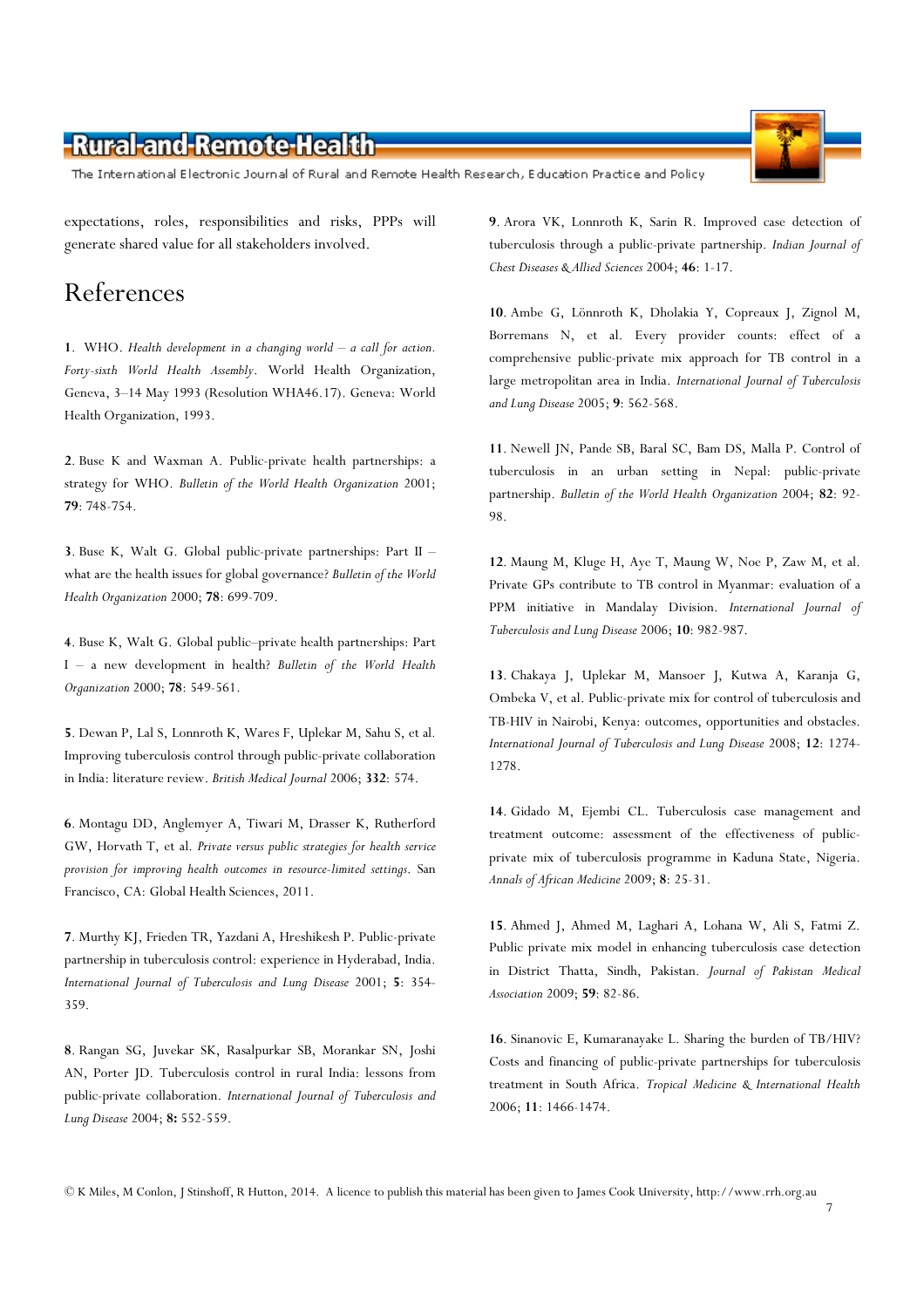The International Electronic Journal of Rural and Remote Health Research, Education Practice and Policy

17. Kane S, Dewan P, Gupta D, Wi T, Das A, Singh A, et al. Large-scale public-private partnership for improving TB-HIV services for high-risk groups in India. International Journal of Tuberculosis and Lung Disease 2010; 14: 1066-1068.

18. WHO. Scaling-up insecticide-treated netting programmes in Africa. A strategic framework for coordinated national action. WHO/CDS/ RBM/2002.43. Geneva: World Health Organization, 2002.

19. WHO. Scaling up insecticide-treated netting programmes in Africa. A strategic framework for coordinated national action. Geneva: World Health Organization, 2005.

20. Killeen G, Tami A, Kihonda J, Okumu F, Kotas M, Grundmann H, et al. Cost-sharing strategies combining targeted public subsidies with private-sector delivery achieve high bednet coverage and reduced malaria transmission in Kilombero valley, southern Tanzania. BMC Infectious Diseases 2007; 7: 121.

21. Magesa SM, Lengeler C, de Savigny D, Miller JE, Njau RJ, Kramer K, et al. Creating an 'Enabling Environment' for taking insecticide-treated nets to national scale: the Tanzanian experience. Malaria Journal 2005; 4: 34.

22. Hanson K, Nathan R, Marchant T, Mponda H, Jones C, Bruce J et al. Vouchers for scaling up insecticide-treated nets in Tanzania: methods for monitoring and evaluation of a national health system intervention. BMC Public Health 2008; 8: 205.

23. Khatib RA, Killeen G, Abdullah SMK, Kahigwa E, McElroy PD, Gerrets RPM, et al. Markets, voucher subsidies and free nets combine to achieve high bednet coverage in rural Tanzania. Malaria Journal 2008; 7: 98.

24. Njau R, de Savigny D, Gilson L, Mwageni E, Mosha F. Implementation of an insecticide-treated net subsidy scheme under a public-private partnership for malaria control in Tanzania – challenges in implementation. Malaria Journal 2009; 8: 201.

25. Rao P, Gabre-Kidan T, Mubangizi DB, Sulzbach S. Leveraging the private health sector to enhance HIV service delivery in lowerincome countries. Journal of Acquired Immune Deficiency Syndrome 2011; 57: S116-S119.

26. Sheikh K, Rangan S, Deshmukh D, Dholakia Y, Porter J. Urban private practitioners: potential partners in the care of patients with HIV/AIDS. National Medical Journal of India 2005; 18: 32-36.

27. Wang W, Sulzbach S, De S. Utilization of HIV-related services from the private health sector: A multi-country analysis. Social Science & Medicine 2011; **72**: 216-223.

28. UNAIDS. HIV-related public-private partnerships and health systems strengthening. Geneva: Joint United Nations Programme on HIV/AIDS, 2009.

29. Ramiah I, Reich M. Building effective public–private partnerships: experiences and lessons from the African Comprehensive HIV/AIDS Partnerships (ACHAP). Social Science & Medicine 2006; 63: 397-408.

30. Sturchio J, Cohen G. How PEPFAR's public-private partnerships achieved ambitious goals, from improving labs to strengthening supply chains. Health Affairs 2012; 31: 1450-1458.

31. Abrams EJ, Simonds RJ, Modi S, Rivadeneira E, Vaz P, Kankasa C, et al. PEPFAR scale-up of pediatric HIV services: innovations, achievements, and challenges. Journal of Acquired Immune Deficiency Syndrome 2011; 15: S105-S112.

32. Lugada E, Millar D, Haskew J, Grabowsky M, Garg N, Vestergaard M, et al. Rapid implementation of an integrated largescale HIV counseling and testing, malaria, and diarrhea prevention campaign in Rural Kenya. PLoS ONE 2010; 5: e12435.

33. WPRO. Papua New Guinea country profile. The World Health Organization Regional Office for the Western Pacific. (Online) 2011. Available: http://www.wpro.who.int/countries/png/25PN Gpro2011\_finaldraft.pdf (Accessed 22 August 2013).

34. United Nations Development Programme. Human development report 2011. Papua New Guinea country profile. (Online) 2012. Available: http://www.wpro.who.int/countries/png/en (Accessed 22 August 2013).